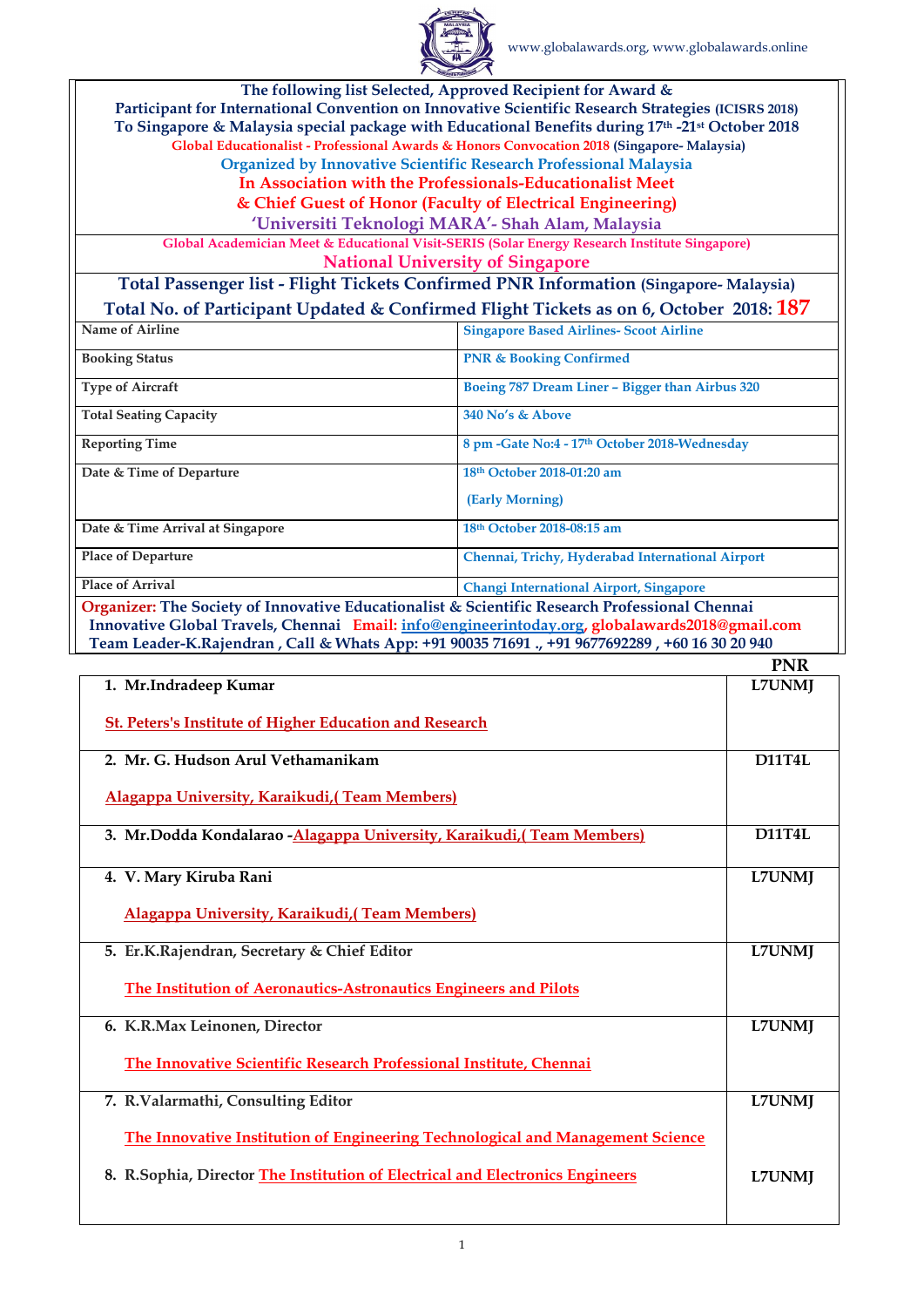| 9. Dr. J. Vasanthi                                                                |                                |
|-----------------------------------------------------------------------------------|--------------------------------|
| <b>Muthayammal College of Arts &amp; Science</b>                                  | I82LGW                         |
| 10.Dr.Venkatesh Sharma                                                            | <b>D11T4L</b>                  |
| <b>Kamaraj College of Engineering &amp; Technology</b>                            |                                |
| 11. Dr. Narendar Vankudothu (Hyderabad)                                           | <b>D11T4L</b>                  |
| <b>Osmania University (Hyderabad)</b>                                             |                                |
| 12.Dr.V.P.Sriram (Pune)                                                           |                                |
| <b>Balaji Institute of International Business (BIIB),</b>                         | IEH13B                         |
| 13. Dr. Vimal Bhatt (Pune)                                                        | IEH13B                         |
| <b>Balaji Insitute of Modern Management</b>                                       |                                |
| 14.Ms.Rajeeve.T.D                                                                 |                                |
| <b>Kamaraj College of Engineering &amp; Technology</b>                            | <b>L7UNMJ</b>                  |
| 15. Dr. Ramachandra C.G - AP-Karnataka Team-Presidency Unibersity.                |                                |
| 16. Raghavendra M J -Srinivas Institute of Technology                             | <b>D11T4L</b><br><b>D11T4L</b> |
|                                                                                   |                                |
| 17. Shashank S Srinivas Institute of Technology                                   | <b>D11T4L</b>                  |
| 18. Dr. Raghavendra Joshi HOD-MECH-Bellary Institute of Technology and Management | <b>D11T4L</b>                  |
| 19. Prashanth Pai M P.A College of Engineering                                    | <b>D11T4L</b>                  |
| 20. Mr. Awab Habib Fakih & Family (Bombay)                                        |                                |
| <b>Anjuman I Islam Kalsekar Technical Campus</b>                                  | IEH13B                         |
| 21. Mrs. Neha Mehnaz Awab Fakih                                                   | IEH13B                         |
| 22. Ayaan Awab Fakih                                                              | IEH13B                         |
| 23. Ms. Manasi Vyankatesh Ghamande & Family (Pune)                                |                                |
| <b>Vishwakarma Institute of Technology</b>                                        | I82LGW                         |
| 24. Vyanktesh Ghamande                                                            | I82LGW                         |

| 25. Kaustubh Vyanktesh                                                           | I82LGW        |
|----------------------------------------------------------------------------------|---------------|
| 26. Dr. Poongodi - AP-VIT University Chennai                                     | <b>L7UNMJ</b> |
| <b>Cauvery College of Engineering &amp; Technology, Tamilnadu (Team Members)</b> |               |
| 27. Benjamin Lazarus Simon-HOD                                                   | L7UNMJ        |
| 28. Chennakesavan                                                                | O7GHYM        |
| 29. Duraisivam                                                                   | <b>LENIUE</b> |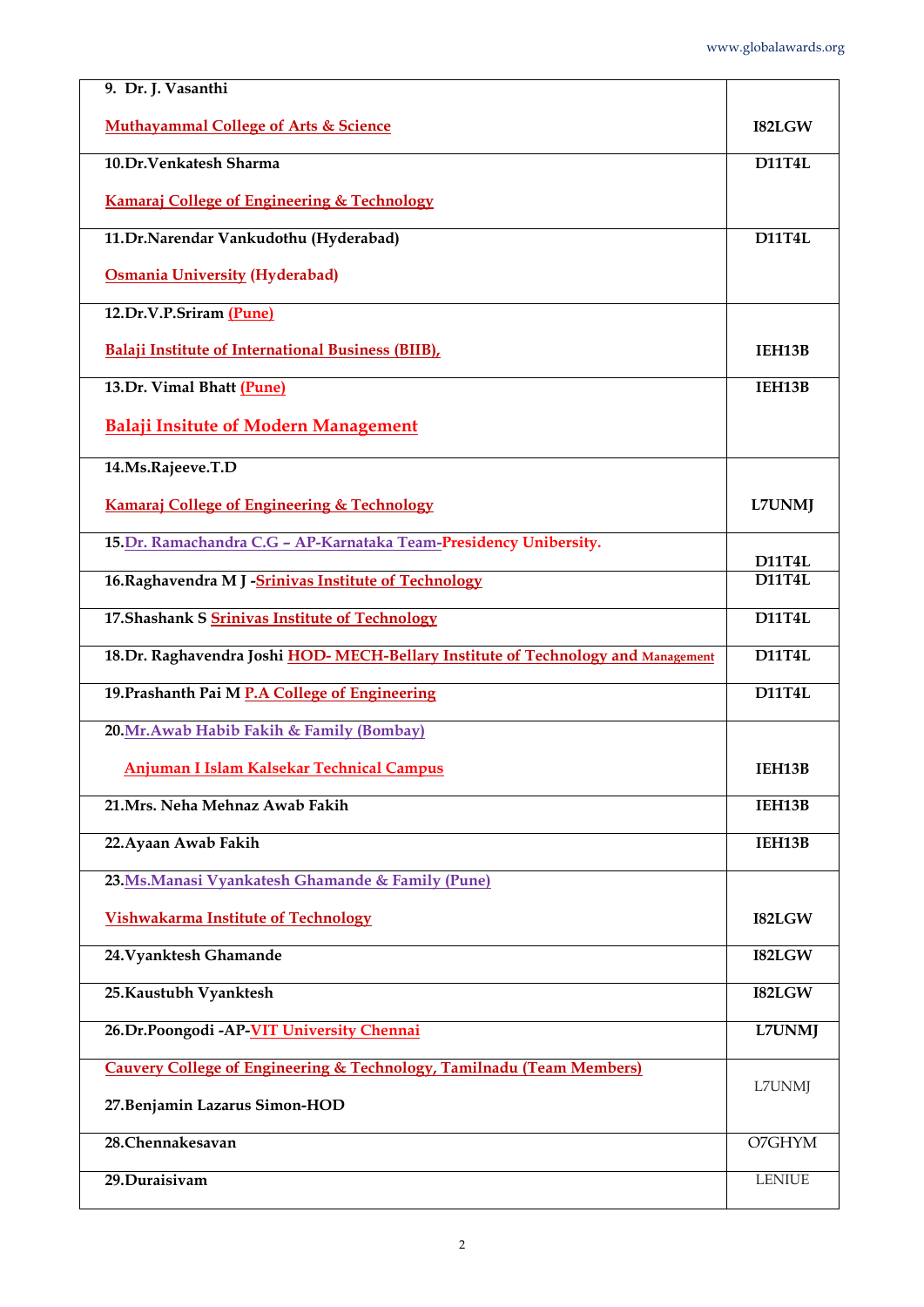| 30. Sathish Kumar                                                                                            | O7GHYM             |
|--------------------------------------------------------------------------------------------------------------|--------------------|
| 31. Balaji                                                                                                   | O7GHYM             |
| 32. Manikandan                                                                                               | O7GHYM             |
| 33. Wilson Christopher                                                                                       | O7GHYM             |
| Malaysia Group (Air Asia)<br><b>KG College of Arts and Science - Coimbatore, Tamilnadu (Team Leadership)</b> |                    |
| 34.Dr.R.Anuja, Principal                                                                                     | RQMV2T             |
| 35. Dr.P. Krishnapriya - Dean, Academics-Science                                                             | TN5G4P             |
| 36.Ms.A.Lavanya                                                                                              | RQMV2T             |
| 37.Ms.V.Vanitha Jeyakumari - Assistant Professor, Department of English                                      | <b>GRCIJD</b>      |
| 38.Dr.L.Poovalingam (D.Litt) - Dean, Student Affairs                                                         | RQMV2T             |
| 39. Karthikeyan Balasubrmanian                                                                               | RKKK6Y             |
| 40.Dr.S.Vidhya - Director, IQAC                                                                              | TN5G4P             |
| 41.Dr.V.Sathyavathy (D.Litt) - Head, Computer Technology                                                     | TN5G4P             |
| 42.Dr.M.Usha (D.Litt) - Head, Computer Applications                                                          | TN5G4P             |
| 43.Dr.R.Kanchana (D.Litt) - Head, Commerce with Professional Accounting                                      | TN5G4P             |
| 44.Mr.J.K.Bharath, Head, Commerce with Information Technology                                                | RQMV2T             |
| 45.Mr.S.Boopalan, Assistant Professor, Computer Applications                                                 | RQMV2T             |
| 46.Ms.P.Ajitha, Assistant Professor, Electronics and Software Systems                                        | TN5G4P             |
| 47.Ms.D.Lavanya, Assistant Professor, Management Studies                                                     | <b>GRCIJD</b>      |
| <b>Singapore &amp; Malaysia Group</b>                                                                        |                    |
| 48.Dr. S. Gowri Sathyabama University                                                                        | E5QCYP             |
| 49.Dr.S.Vigneshwari Sathyabama University                                                                    | E5QCYP             |
| 50.S.Sarala Lakshmi St. Xavier's College                                                                     | E5QCYP             |
| 51.Dr.K.PADMANABHAN- Professor-VIT University, Vellore                                                       | C9WR9A             |
| 52. Mathinagalakshmi - Mahendra Engineering College                                                          | <b>IE7QHE</b>      |
| 53. Monisha - Mahendra Engineering College                                                                   | <b>IE7QHE</b>      |
| 54. Vijayanand Ganesan- VSB Engineering College                                                              | KTUT9K<br>Malaysia |
| 55.Ms Santhi Kuppusamy - - Innovative Scientific Research Professional Institute                             | <b>IE7QHE</b>      |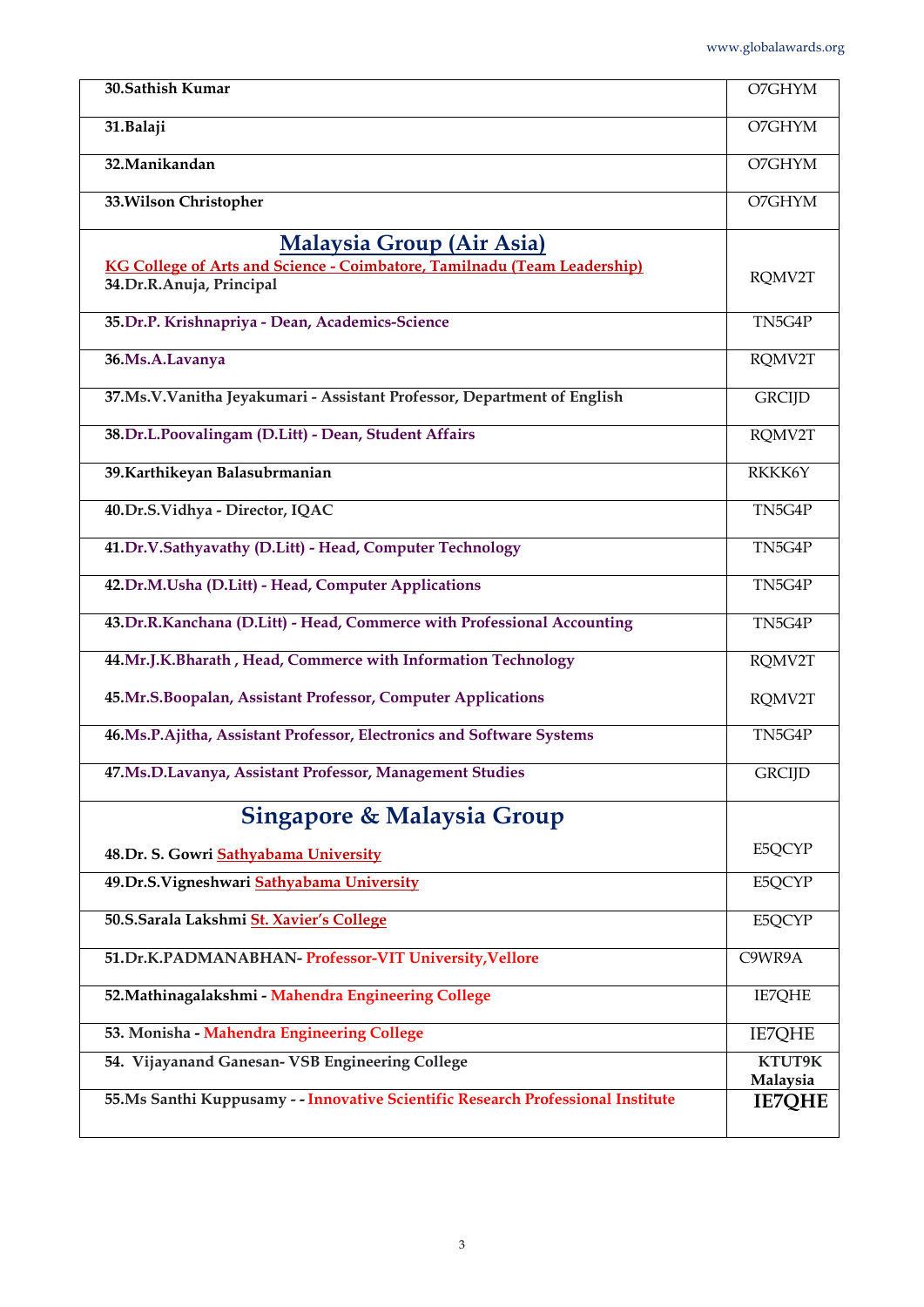| Kathir College of Engineering, Coimbatore Team Leader- Dr. B. Vaikundaselvan EEE Dept. | <b>PNR</b>    |
|----------------------------------------------------------------------------------------|---------------|
| 56. V.P. Vignesh Kumar -PSN College of Engineering and Technology                      | <b>GEDK3B</b> |
| 57. T.Ajith Bosco Raj -PSN College of Engineering and Technology                       | <b>GEDK3B</b> |
| 58. X.Sahaya Shajan -PSN College of Engineering and Technology                         | <b>GEDK3B</b> |
| 59. Chrisbin Jeeva. Y -PSN College of Engineering and Technology                       | <b>GEDK3B</b> |
| 60. S.T. Anand - Management Studies, Udaya School of Engineering                       | <b>GEDK3B</b> |
| 61. Victor. S- Management Studies, Anna University, Tirunelveli Region                 | GEDK3B        |
| 62. R.Kolammal - Adarsh Vidya Kendra                                                   | X9VN3D        |
| 63. Dr.P.Suresh Prabu - KSR College of Education                                       | S67MYC        |
| 64. Dr.M.Ramesh -Jay Shriram Group of Institutions                                     | S67MYC        |
| 65. Mr. S. Ragunath-Jansons Institute of Technology                                    | X9VN3D        |
| 66. Mr. V. Kavinkumar - KPR Institute of Engineering and Technology                    | X9VN3D        |
| 67. Dr.A. Jayachandran -Malla Reddy Engineering College for Women                      | M58JWS        |
| 68. Mrs.D.Jeeva                                                                        | M58JWS        |
| 69.J. Gowshika                                                                         | M58JWS        |
| 70. Christopher Columbus.C -PSN College of Engineering and Technology                  | X9VN3D        |
| 71. Jeyanthi.C - PSN College of Engineering and Technology                             | X9VN3D        |
| 72. Mr.R.ARVIND -Suguna College of Engineering                                         | S67MYC        |
| 73. Miruthikaah Arvind                                                                 | S67MYC        |
| 74. Dr. P. Prabhavathy -PPG Institute of Technology                                    | S67MYC        |
| <b>75. Dr. Gunasekaran -K.S.R College of Arts and Science for Women</b>                | S67MYC        |
| 76. Ms. Sanjuta P.G.                                                                   | S67MYC        |
| 77. Mr. Pranesh N.G.                                                                   | S67MYC        |
| 78. Mrs. T. Poorani Devi                                                               | S67MYC        |
| 79. C. Anna Palagan -Malla Reddy Engineering College (Autonomous),                     | W73YYP        |
| 80. T.Leena-Rajas Engineering College                                                  | W73YYP        |
| 81. A.L. Aadharshini Lekha                                                             | W73YYP        |
| 82. A.L. Nikhilesh Rohan                                                               | W73YYP        |
| 83. P. Selvamoni Nadachi                                                               | W73YYP        |
| 84. Er.S.SENTHILKUMAR                                                                  | M58JWS        |
| 85. Dr.S.Dhanalakshmi- Malla Reddy Engineering College (Autonomous),                   | M58JWS        |
| 86. Ms Roopavani                                                                       | M58JWS        |
| 87. Dr.K.Ganesan - Principal- Francis Xavier Engineering College                       | <b>ECIMNX</b> |

| 88.Dr.A.Velumani - HOD- Civil , SNS College of Engineering | <b>ECIMNX</b> |
|------------------------------------------------------------|---------------|
| 89. Mr.G. Vignesh                                          | <b>ECIMNX</b> |
| 90. Ms.G.Ishwaraya                                         | <b>ECIMNX</b> |
| 91. Ms. Parameswari                                        | <b>ECIMNX</b> |
| 92. Dr.B.Karunamoorthy -Kumaraguru College of Technology   | <b>GEDK3B</b> |
| 93. K.Nethravarshini                                       | <b>GEDK3B</b> |
| 94. K.Kokila                                               | <b>GEDK3B</b> |
| 95. Dr. N. Prakash & Family                                | <b>ECIMNX</b> |
|                                                            |               |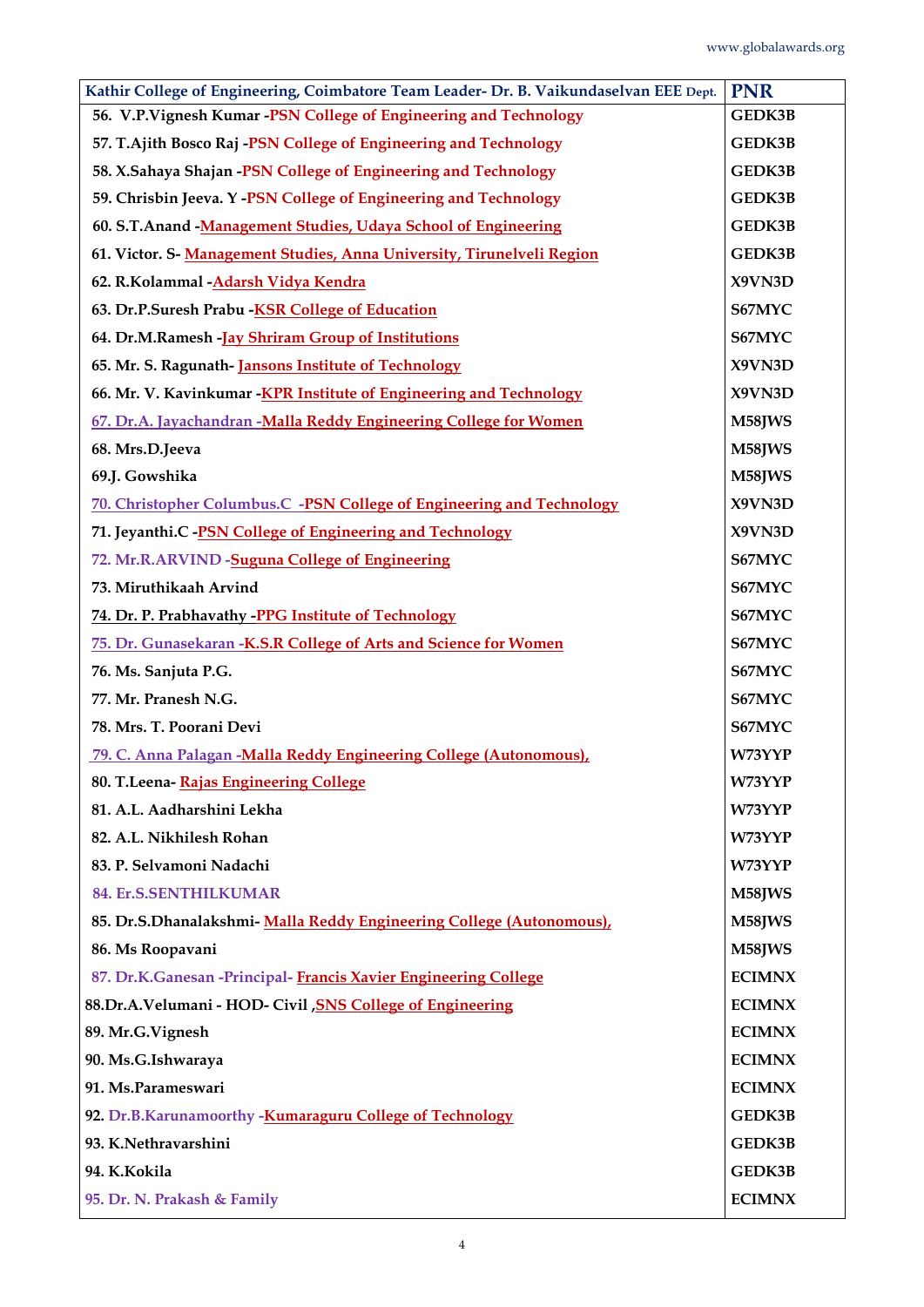| 96. Mrs. P. Mohana                                                               | <b>ECIMNX</b> |
|----------------------------------------------------------------------------------|---------------|
| 97. Ms. P. Madhumitta                                                            | <b>ECIMNX</b> |
| 98. Ms. P. Deeksha                                                               | <b>ECIMNX</b> |
| 99. Dr.V.Sasikala-K.S.Rangasamy College of Technology                            | M58JWS        |
| 100. Dr.A.Murugesan -K.S.Rangasamy College of Technology                         | M58JWS        |
| 101. Dr.R.Hemamalini - K.S.Rangasamy College of Technology                       | M58JWS        |
| 102. Dr. G.P.Godhana Valli-Karpagam College of Technology                        | X9VN3D        |
| 103. Er. T.K.P. Rajagopal -HOD-CSE-Kathir College of Engineering                 | <b>GBTNFK</b> |
| 104. Mrs. K. Geetha                                                              | <b>NCQSSK</b> |
| 105. Ms. T.G.R. Reshme                                                           | <b>GBTNFK</b> |
| 106. Ms. T.G.R. Shanvika                                                         | <b>NCQSSK</b> |
| 107. Dr. B. Vaikundaselvan -HOD-EEE-Kathir College of Engineering                | <b>NCQSSK</b> |
| 108. Mrs. V. Gnana Sajitha                                                       | <b>NCQSSK</b> |
| 109. Mr. V.G. Shaaron                                                            | <b>NCQSSK</b> |
| 110. Mr. V.G. Shalom                                                             | <b>NCQSSK</b> |
| 111. Dr. Ananthakrishnan-Principal-Kathir College of Engineering                 | Q2HRGL        |
| 112. Mrs. Vasumathi                                                              | Q2HRGL        |
| 113. Dr. G. Doraiswamy-CEO-Kathir College of Engineering<br>114. Mrs. D. Baggiam | Q2HRGL        |
| 115. Arivoli Ayyavu                                                              | <b>Q2HRGL</b> |
|                                                                                  | <b>NCQSSK</b> |
| 116. Chithra                                                                     |               |
|                                                                                  | <b>NCQSSK</b> |
| 117. Dr.T.Rajesh, M.E., Ph.D-HOD-EEE INFO Institute of Engineering, Coimbatore   | <b>IVGHYH</b> |
|                                                                                  | (COK)         |
|                                                                                  |               |

| 118. Dr.C.Dhavamani Chinnathambi, Mahendra Engg College, Namakkal                  | E5QCYP        |
|------------------------------------------------------------------------------------|---------------|
| 119. Mr.Saravanan                                                                  | E5QCYP        |
| 120. Ms.S.Prithika                                                                 | E5QCYP        |
| 121. Ms.S.Madhumitaa                                                               | E5QCYP        |
| 122. Mr. Sakthi Karthuick - Cauvery College of Engineering & Technology, Tamilnadu | E5QCYP        |
| 123. Dr.B.J.Balamurugan - VIT University, Chennai Campus, Chennai                  | V3PPTY        |
| 124. Mrs.Madura Meenakshi R                                                        | I75QHZ        |
| 125. Sri Vijaya Narayanan B                                                        | J75QHZ        |
| 126. Dharani Karthikeyan. B                                                        | I75QHZ        |
| 127. Madasamy Velusamy-Alagappa University-Karaikudi                               | <b>IF6LGB</b> |
| 128. Ms. Geena.M. G-Trichy Engineering College-Konali.                             | L7M7TZ        |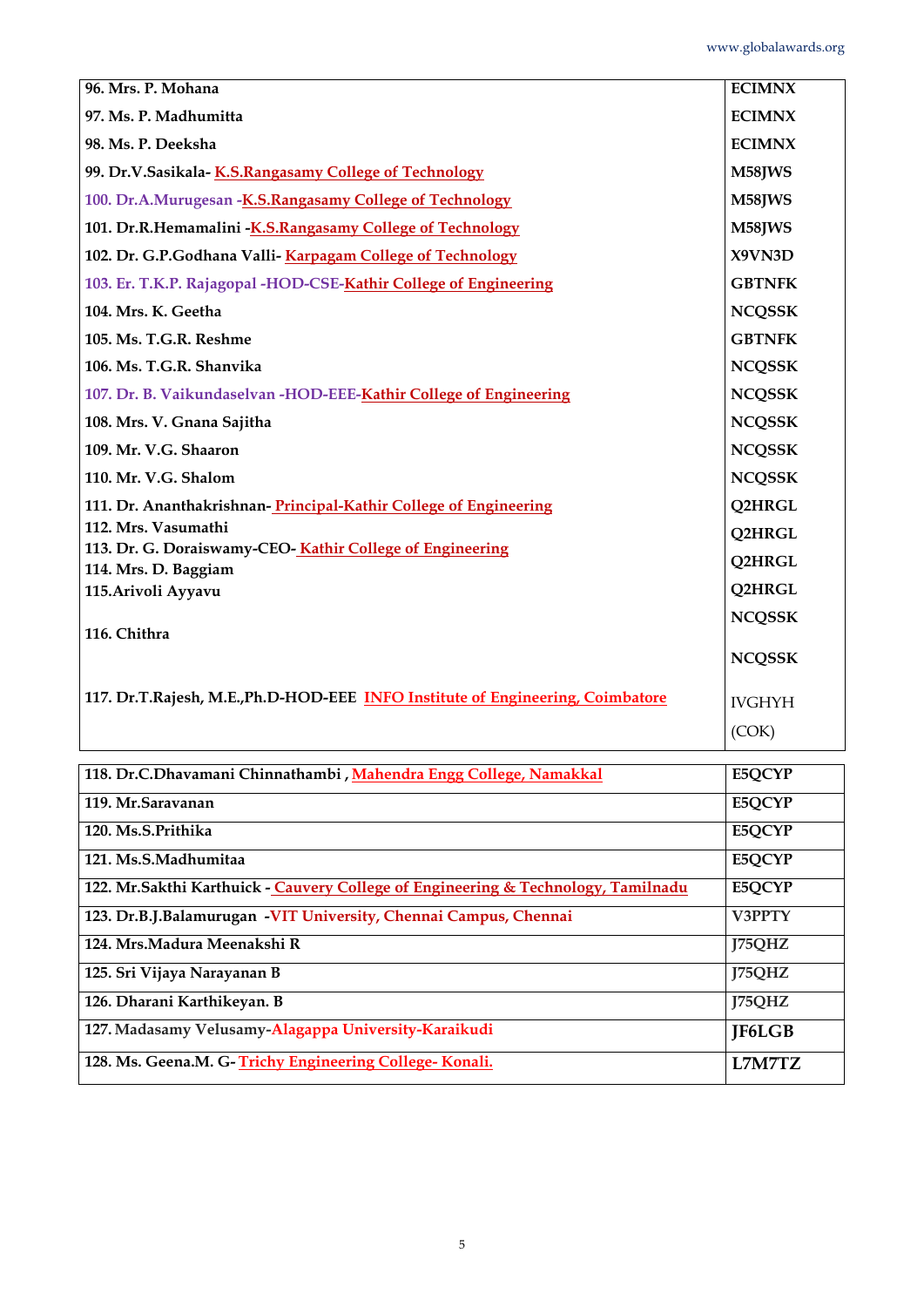| 129. Dr.K.Vidhya-HOD Civil Dept- Mahendra Engineering College                        | <b>H2FVVL</b>       |
|--------------------------------------------------------------------------------------|---------------------|
| 130. Mr.L.Vijayan- Assistant Professor-Mahendra Engineering College                  | C34QXI              |
| 131. Mr.Shantharam Yuvaraj- Mahendra Engineering College                             | Q6KNXP              |
| 132. Mr.Babu Maickam- Mahendra Engineering College                                   | S8P4VJ              |
| 133. Mr.R.A.Shivasakthivadivelan- Assistant Professor-Annapoorna Engineering College | C34QXI              |
| 134. Mr.M.Adhiyaman- Assistant Professor-Sona College of Technology,                 | C34QXI              |
| 135. Dr.M.Punitha-Medical Science -Private Practitioner                              | C34QXI              |
| 136. Ms. Arulmozhi Varman N M-Officer-Allahabad Bank-PSU BANK                        | C34QXI              |
| 137. Ms.M.Kuraloviya-Tamil Nadu Agricultural University-Madurai                      | C34QXI              |
| 138. Ms.K.Chellammal                                                                 | H <sub>2</sub> FVVL |
| 139. Dr.T.Jesudas - HOD Mechatronics - Mahendra Engineering College                  | <b>H2FVVL</b>       |
| 140. Dr. R Lal Raja Singh, Ph.D- KIT-Kalaignar Karunanidhi Institute of Technology   | C9WR9A              |
| 141. Mr.B.Lakshmikanth- Mahendra Engineering College                                 | S8P4VJ              |
| 142. Mr.D.Prabhakaran- Mahendra Engineering College                                  | C34QXI              |
| 143. Mr.J.Dineshkumar- Mahendra Engineering College                                  | C34QXI              |
| 144. Dr. M. Vairavel Madeshwaren- Scientific Researcher- Teja Tech Automation        | C9WR9A              |
| 145. Dr. J. Bensam Raj-Nadar Saraswathi College of Engineering and Technology, Theni | C9WR9A              |
| 146. Mr. Ashokkumar Nagarajan-Innovative Scientific Research Professional Institute  | IQ96HG              |
| 147. Mr. Shyamsundar Subbiah-Innovative Scientific Research Professional Institute   | IQ96HG              |
| 148. Ms.Dr.G.Jagadeeswari, KG College of Arts and Science.                           | RQMV2T              |
| 149.Mr. Yashwanth Channabasappa-Opulent Sojourn Private Limited                      | C9WR9A              |
| 150.Mr.Ramalingam Gopal- Alagappa University-Karaikudi                               | C9WR9A              |
| 151.Mrs.Saritha Velu                                                                 | C9WR9A              |
| 152. Mr. Sivaraju-R V S College of Engineering and Technology                        | 19516D (TRZ)        |
| 153. Mr.Suresh-KIT-Kalaignarkarunanidhi Institute of Technology                      | I95I6D(TRZ)         |
| 154. Mr. Vijayabhasker- Regional Campus Coimbatore                                   | 19516D (TRZ)        |
| 155. Mr. Navaneetha Kumar-JRS Renew Power Pvt Ltd.,                                  | 19516D (TRZ)        |
| 156. Ms.M.Sasikala-KG College of Arts and Science.                                   | RKKK6Y              |
| 157. Mrs. S. Sindhuja- Mahendra Engineering College                                  | S8P4VJ              |
| 158. Ms. U. M. Vidhyasree- Kongu Engineering College                                 | S8P4VJ              |
| 159. Dr.S. Umamaheswari- Mahendra Engineering College                                | S8P4VJ              |
| 160. Mr.T.Senthilkumar - R V S College of Engineering and Technology                 | I95I6D(TRZ)         |
| 161. Mr. Sivalingam Narayanasamy-Teja Tech Automation (Group)                        | R2WWHL              |
| 162. John Alex Edward- CMR Institute of Technology, Kandlakoya                       | C7NV7G(TRZ)         |
| 163. Jansi Paulraj                                                                   | C7NV7G(TRZ)         |
| 164. Theresal Jacob Solomon                                                          | C7NV7G( <b>TRZ)</b> |
| 165. Ravindran Charles Koilpitchai Nadar                                             | C7NV7G(TRZ)         |
| 166. Anlin Golda Ravindran Charles                                                   | C7NV7G(TRZ)         |
| 167. Algum Macrae John Alex                                                          | C7NV7G(TRZ)         |
| 168. Alona Edresya John Alex                                                         | C7NV7G(TRZ)         |
| 169. Mr. Settu Venkatachalam                                                         | (TRZ)IE7QHE         |
|                                                                                      |                     |